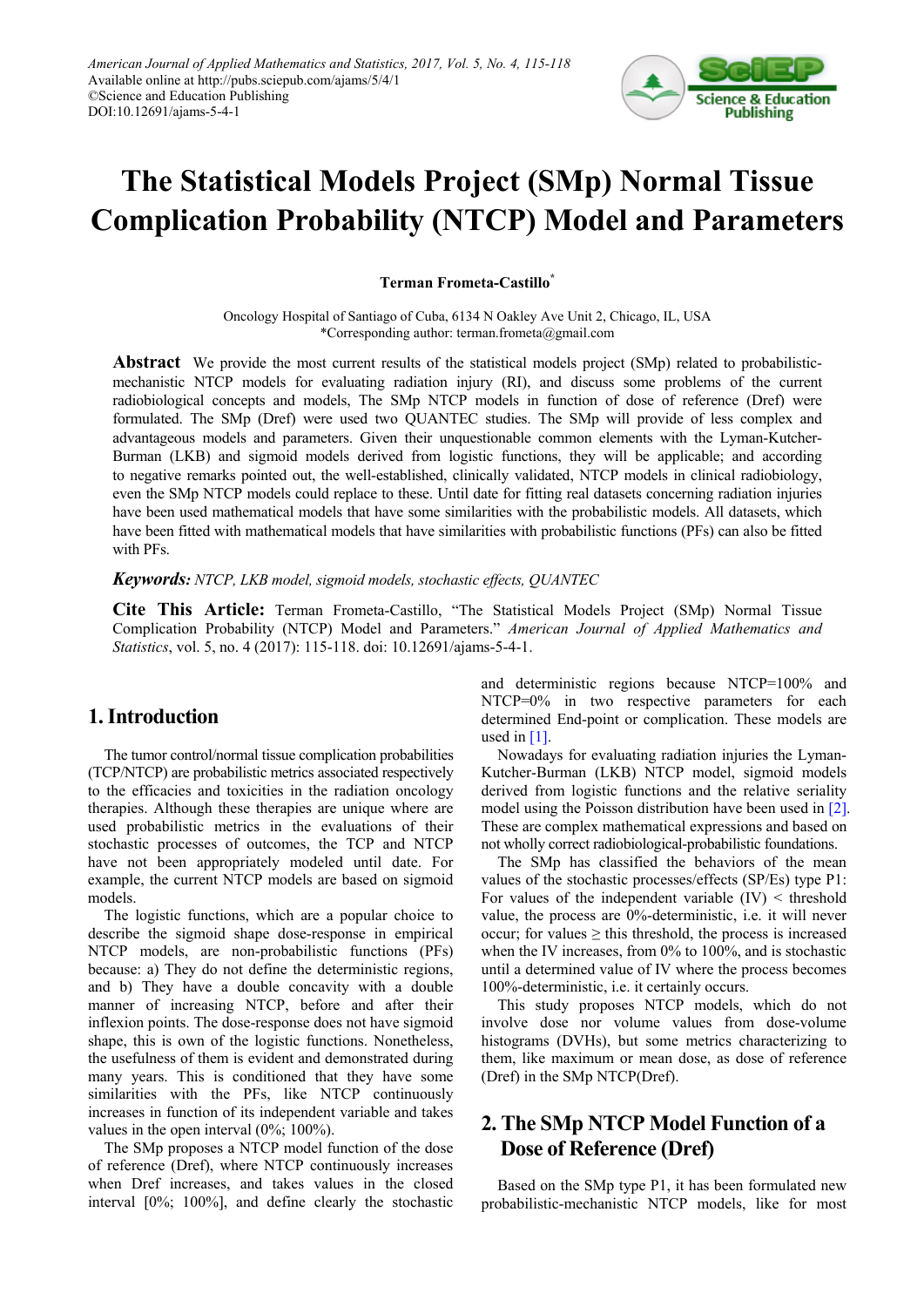critic End-Points, i.e. Grade *Xmax* (*Xmax*: maximum value of X) or global complication, i.e. Grade  $\geq X$  of an OAR (Organ at risk), the SMp NTCP(Dref) model as:

$$
SMp NTCP(Dref)
$$
  
=  $\left(\frac{Dref - TDmin}{TDmax - TDmin}\right)^{pN} TDmin \le Dref \le TDmax$  (1)

where, *TDmin*: Threshold value of *Dref* for an End-Point with Grade  $\geq X$ 

*TDmax:* Minimum value of *Dref* for NTCP=100%;

pN: Power of this SMp NTCP model (pN>0)

*Dref*: Dose of reference, such as maximum dose (*Dmax*) or mean dose (*Dmean*) in the normal tissue DVH.

In *Dref< TDmin* and *Dref>TDmax* the normal tissue complications is a respectively 0% and 100% deterministic process

Note: For multiple OARs, NTCP= max  $(NTCP_T)$ , where NTCP $_T$  is NTCP for each individual OAR or tissue T.

## **3. The Standardized NTCP Models**

## **3.1. The Lyman-Kutcher-Burman (LKB) NTCP Model and Other Ones Using Logistic Functions**

The origin of some deficiencies concerning the current NTCP evaluations was the use of LKB NTCP model, a normal cumulative distribution function (CDF), which is not a probabilistic function, but is just that its name indicates. The sigmoid models derived from logistic functions have the same mathematical behavior that LKB has.

The dose-response does not have a sigmoid shape, it has been associated with this shape; because this is own of the LKB and logistic functions, which have habitually been used for fitting these responses.

The current sigmoid NTCP model is a curve with double concavity. Before its inflexion point is a concave upward, while after this is a concave downward. For this model the manner of NTCP increases in function of its independent variable in both concavities is different.

The widely used LKB NTCP model is mathematically and computational complex. This has three parameters (*TD50, m* and *n* of the Deff expression). This involves three equations: Eq. (2)-(4). The EUD-based NTCP model [\[3,4\]](#page-3-2) also has three parameters (*TD50*, *γ50* and *a* of EUD expression). Our proposing SMp NTCP(Dref) models use directly as referential dose one of the metrics characterizing the DVHs, instead EUD or Deff approaches.

The LKB model is expressed i[n \[2\]](#page-3-1) as:

$$
NTCP = \frac{1}{\sqrt{2\pi}} \int_{-\infty}^{t} e^{\frac{x^2}{2}} dx
$$
 (2)

$$
t = \frac{D_{\text{eff}} - TD_{50}}{mTD_{50}}\tag{3}
$$

$$
D_{\text{eff}} = \left(\sum_{i} v_i D_i \frac{1}{n}\right)^n \tag{4}
$$

Here, the  $\mu$  is taken as *TD50* and  $\sigma$  as  $m*TDS0$ . *Deff* is the dose that if given uniformly to the entire volume, will lead to the same NTCP as the actual non-uniform dose distribution, *TD50* is the uniform dose given to the entire organ that results in 50% complication risk and *m* is a measure of the slope of the sigmoid curve. The vi represents the i<sup>th</sup> partial volume receiving dose  $D_i$ .

The LKB model is a sigmoid curve*.* This has an inflexion point (IP) with a rapid increase for values of the *Deff<=* value of the IP*,* and slow increase for other values of Deff. Given the sigmoidal behavior is not an acceptable radiobiological behavior, you should not use the CDF for characterizing probabilities of stochastic processes, except in the random generation of the stochastic independent variables in the Monte Carlo Simulation. For this reason, additional to its high mathematical complexity, despite the fact that the LKB NTCP is a phenomenological model, is not a proper probabilistic-radiobiological model, but a pure mathematical one.

The sigmoid models derived from logistic functions have lees complex mathematical expressions than LKB, but they follow the same sigmoidal behavior.

In the SMp NTCP(Dref) model, NTCP continuously increases when Dref increases, and takes values in the closed interval [0%; 100%], it does not have inflexion points, and clearly define the deterministic regions because NTCP=100% in Dref=TDmax and NTCP=0% in Dref=TDmin for each determined End-point.

The SMp NTCP(Dref) model has some similarities to the NTCP models derived from logistic functions. Both continuously increase in function of their independent variables, and NTCP takes values in the opened interval (0%, 100%), but our proposal does not have IP, and has well-defined boundaries of the non-stochastic and stochastic regions. The sigmoid model has an IP with a rapid increase for values of the *EUD or Deff <=* value of the IP*,* and slow increase for other values of EUD or Deff, which is not an acceptable radiobiological behavior. For this reason, you should not use these for characterizing probabilities of stochastic processes. Additional to its high mathematical complexity, despite the fact that quoted models are phenomenological, they are not proper probabilistic-radiobiological functions.

The SMp NTCP models could be used in some QUANTEC studies as mathematic/biologic models, like in [\[5\]](#page-3-3) where the association between radiation pneumonitis (RP) risk and the mean lung dose (MLD) was expressed by a logistic function (LF) as:

$$
p = \frac{\exp(b0 + b1 * MLD)}{1 + \exp(b0 + b1 * MLD)}
$$
(5)

where, *b0* and *b1*: Mathematical parameters MLD: The mean lung dose

p: Represents the RP risk

This function has the following deficiencies: a) It is very similar to the LKB NTCP model, but with less mathematical complexity. Both non-probabilistic models do not define the deterministic regions, and have the same unreal conditions for  $RP=100\%$  and  $RP=0\%$ , respectively in MLD= positive infinity and MLD= negative infinity; b) Moderate grade of mathematic complexity; and c) Its two parameters (*b0* and *b1*) are purely mathematical. The other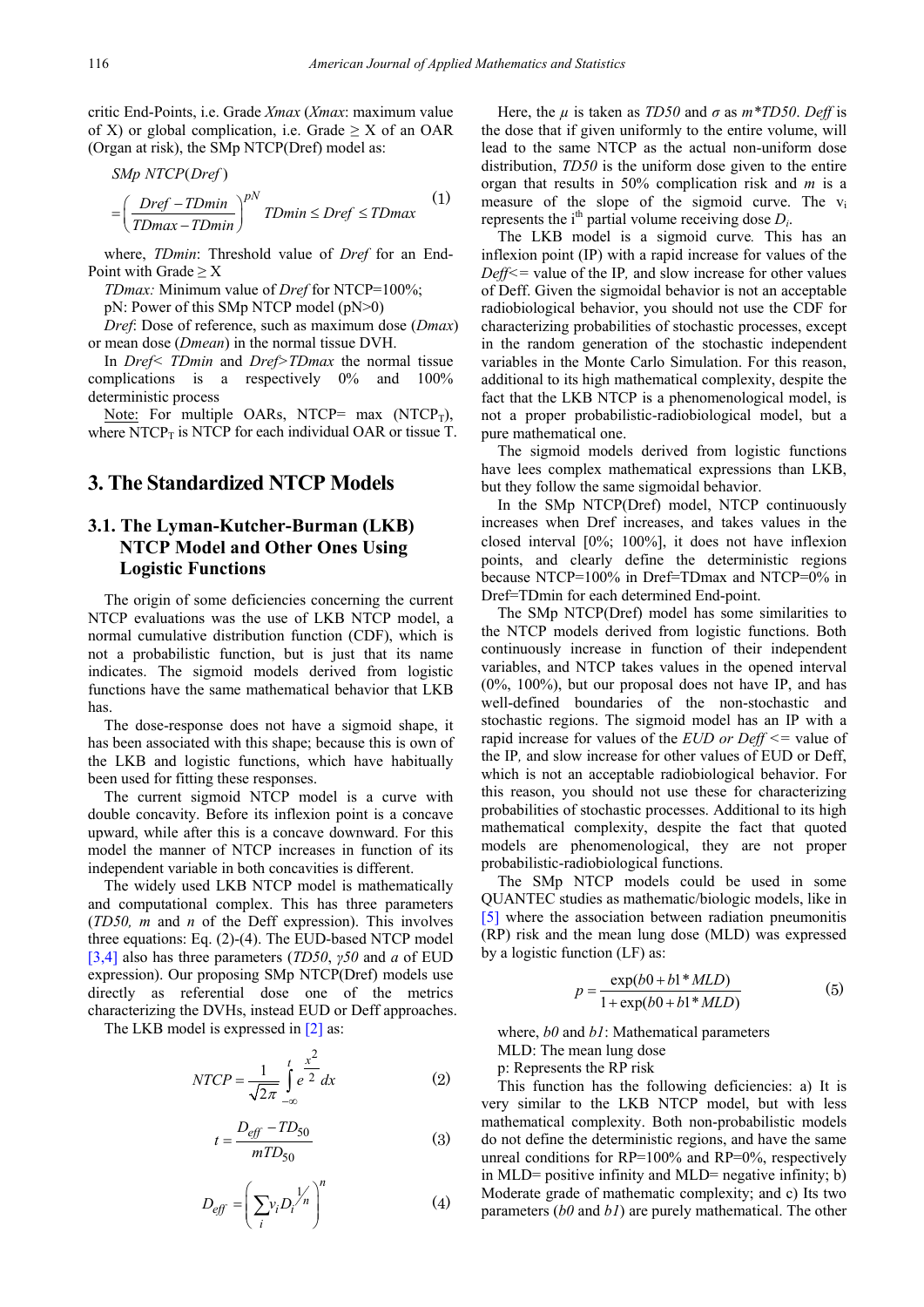deficiency related to double concavity is not shown because the fit for region occupied by the data was done with the concave-upward part of the LF.

If the LF is replaced by the SMp NTCP(MLD) the quoted deficiencies will disappear because: a) This is purely a probabilistic model, which clearly defines the limits of the non-stochastic regions; b) Low grade of mathematic complexity; and c) Two of its three parameters are radiobiological concepts. An acceptable-fit SMp NTCP(MLD) parameters to the data in figure 2(a) of [\[5\]](#page-3-3) are: TDmin= 10 Gy, TDmax= 50 Gy and  $pN=1.17$ .

For data described by the LKB NTCP(Deff) model in [\[6\]](#page-3-4) with *TD50=65Gy*, *m=0.14*, *n=0.25* (*Deff≈Dmax*), an acceptable-fit is done with the following SMp NTCP(Dmax) parameters: *TDmin=45Gy*, *TDmax=85Gy*, and *p=1.1.*

The sets of the SMp parameters, as whatever ones, are associated to a determined treatment circumstance (spatial and temporal dose distribution, smoking status, chemotherapy, etc.)

Until date, the datasets have been acceptably fitted with mathematical functions (MFs), like LKB that have some similarities with the probabilistic functions (PF). If you use a PF, like the SMp NTCP(Dref) the fit is more acceptable. You can get the SMp parameters using the graphical/analytical tools developed by this study, and the parameters obtained with the quoted MFs.

#### **3.2. Relative Seriality Model**

The relative seriality model (RSM) or the s-model describes response of an organ with a mixture of serialand parallel-arranged functional subunits (FSUs). The relative contribution of each type of architecture is described by the parameter *s*, which is equal to unity for a fully serial organ and zero for a fully parallel organ. NTCP is given by the following equation:

$$
NTCP = \left\{1 - \prod_{i} (1 - P(D_i))^{s v_i}\right\}^{\frac{1}{s}} \tag{6}
$$

This is premised on a simple argument that, if the probability of failure for a single FSU, p, is known, the probability of failure for an entire organ composed of N FSUs arranged in a series can be calculated as  $1 - (1 - p)^N$ . where  $v_i$  is the fractional organ volume receiving a dose  $D_i$ and *P(Di)* is the complication [\[2\].](#page-3-1)

This model does not have a solid-probabilistic foundation because of this is premised on an incorrect argument. The correct for *N* FSUs arranged in a series is expressed in the following equation:

$$
NTCP = \begin{cases} 1 & \text{given by the probability } p \\ 0 & \text{given by the probability } 1 - p \end{cases} \tag{7}
$$

The usefulness of this model is given: 1- NTCP takes values in the open interval  $(0\%; 100\%)$ ; and 2- It continuously increases when  $P(D_i)$  increases, i.e.  $D_i$ increases. Additional to the mathematical complexity, its deficiencies also are: the values of  $P(D_i)$  are determined using the Poisson model – an exponential function- , this does not define the deterministic regions because NTCP=100% in  $P(D_i)=100\%$ , i.e.  $D_i=$ positive infinity. This condition is wholly out of the reality, and it is the same for whatever End-point. According to deficiencies previously pointed out to the Eq. (6), the RSM is nonprobabilistic function, and when is used the Poisson distribution for its calculations, then it also is an improper model.

## **4. Conclusion**

Given our probabilistic SMp NTCP (Dref) model are not sigmoid curves, i.e. it has no inflexion point, and unquestionable common elements with the Lyman-Kutcher-Burman (LKB) NTCP and other sigmoid models derived from logistic functions, this will be applicable in radiation oncology therapy; and according to negative remarks pointed out to the well-established, clinically validated, NTCP models in clinical radiobiology, even the SMp NTCP models could replace to these.

Until date for fitting real datasets concerning radiation injuries have been used mathematical models (MMs) that have some similarities with the probabilistic functions. The LKB NTCP model and logistic functions are not wholly appropriate for describing the NTCP. Never a MM will do a better fit to datasets of mean outcomes of stochastic processes than a probabilistic one.

All datasets, which have been fitted with MMs that have similarities with probabilistic functions (PFs), can also be fitted with these.

The dose-response does not have a sigmoid shape, it has been associated with this shape; because this is own of the LKB and logistic functions, which have habitually been used for fitting these responses.

Although the results reported by the SMp NTCP will be not very different to those calculated by the LKB NTCP model or other sigmoid ones, the use of the SMp will allow:

- Avoiding the conceptual error of using the LKB NTCP model (the normal cumulative distribution function) and other sigmoid models in evaluating probabilities
- Using a model with much less mathematical complexity
- Using two radiobiological parameters and one mathematical more advantageous than the mathematical parameters of the quoted sigmoid models.
- Using the same type of model that will be used for other stochastic processes and effects of the radiation oncology therapies.

The proposed SMp NTCP(Dref) model does not involve approaches derived by effective dose (Deff) nor equivalent uniform dose (EUD), but directly metrics that characterize to dose-volume histograms, such as maximum dose (Dmax) and mean dose (Dmean). The SMp NTCP model will be used for serial or parallel organs, but their parameters should be associated to a determined treatment circumstance.

According to deficiencies pointed out, the relative seriality model is a non-probabilistic function, and when is used the Poisson distribution for its calculations, also it is an improper model.